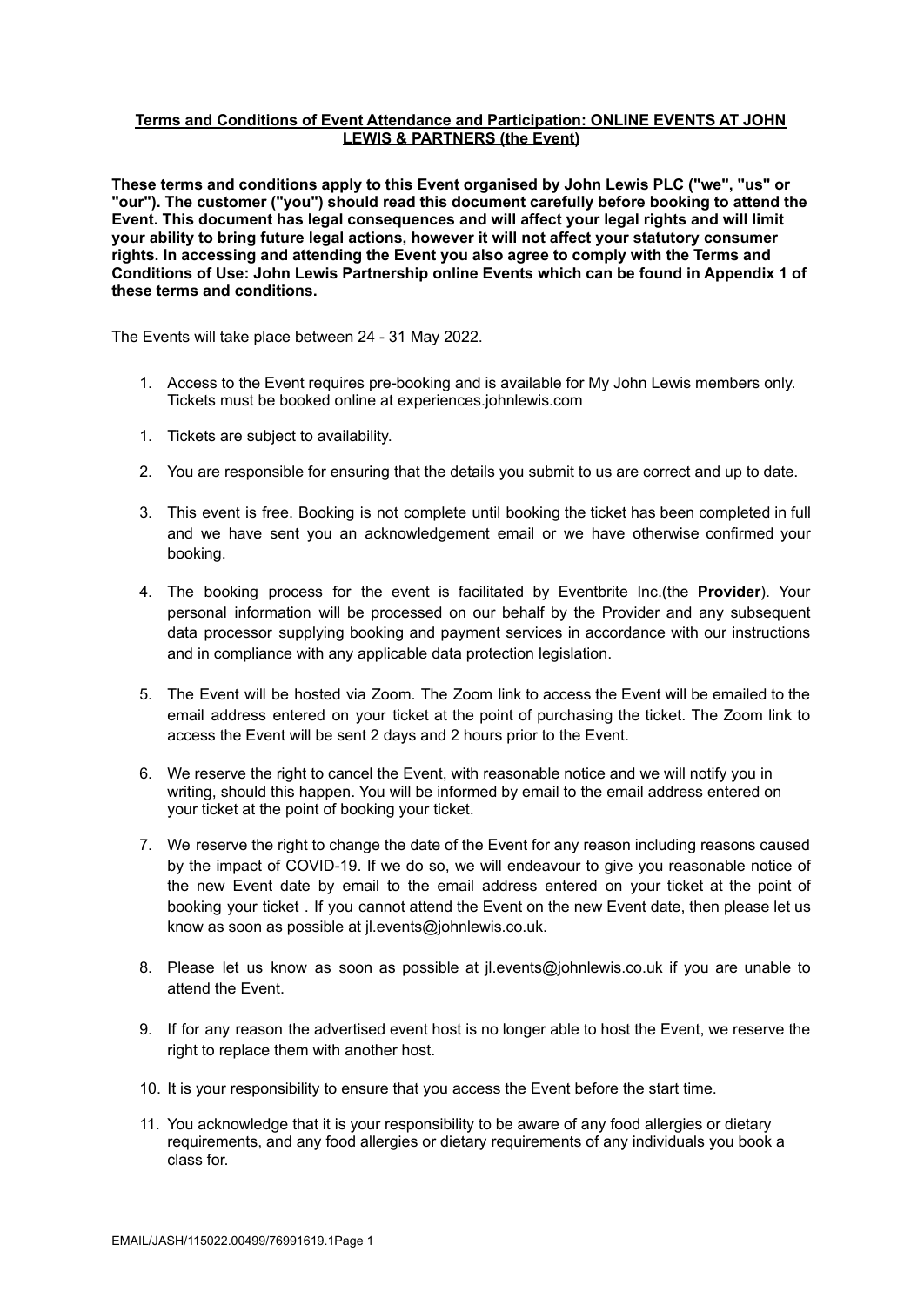You acknowledge that it is your responsibility to adhere to a reasonable standard of health and safety and to maintain a reasonable standard of safe behaviour and food hygiene. In particular, you should be aware of additional safety measures which should be in place when using any sharp or hot implements and you should give these the appropriate level of attention and care when using them. You should not carry out any activity which you are not capable of carrying out safely. You should follow directions as given by the host of the Event, and you acknowledge that it is your responsibility to ensure that all food is cooked properly before being consumed.

For events involving alcohol you agree that you and any participants you have booked this Event for are legally old enough to drink alcohol. You agree that you will consume any alcohol responsibly.

Children must not attend the Event if it involves alcohol. By booking this Event, you confirm that, at the time of the Event, you will be 18 years old or over.

For events involving health and fitness you recognise that there is always an element of risk(s) involved with any physical class and you are choosing to participate or perform at your own risk. It is your sole responsibility to ensure the environment in which you will exercise is safe and suitable for exercise prior to participation in the class. You should cease participation in the class and seek immediate medical assistance (as required) if:

- at any time during the class you feel discomfort or pain;
- any time before the class you feel discomfort or pain; or
- you have an underlying medical or health condition.

You are advised not to participate in the Class if (without limitation) any of the following applies:

- you are pregnant or have given birth in the last six months;
- you have heart problem(s), back problem(s), high or low blood pressure or high cholesterol;
- headaches/dizziness or a fainting feeling when you carry out exercise;
- epilepsy;
- diabetes; or
- experience pain or limited movements in any joints (for example your knees).

We are not responsible or liable to you for any injury or harm you sustain as a result of our Event or proposed event unless we are proven to be legally liable for such injury or harm.

For events involving substances (this includes floristry classes, perfumery classes, make up classes or any event that involves the use of substances, chemicals etc.) you acknowledge that it is your responsibility to be aware of any allergies you have or of any individuals you book this Event for.

You acknowledge that it is your responsibility to adhere to a reasonable standard of health and safety and to maintain a reasonable standard of safe behaviour and hygiene. In particular, you should be aware of additional safety measures which should be in place when using any sharp implements or both harmless and harmful substances and you should give these the appropriate level of attention and care when using them. You should not carry out any activity which you are not capable of carrying out safely. You should follow directions as given by the host of the Event, and you acknowledge that it is your responsibility to ensure that all use of substances are handled carefully.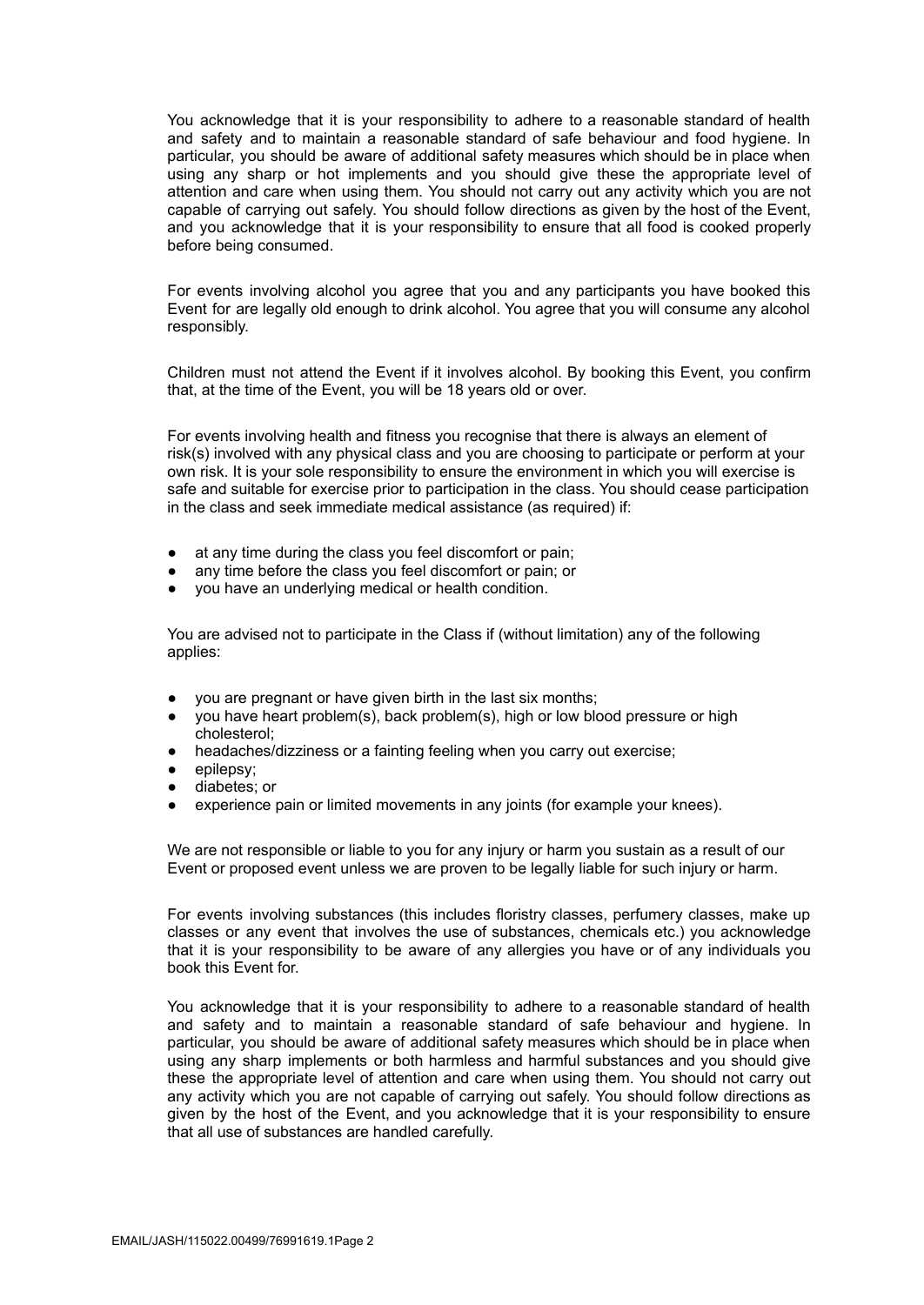- 12. Any child attending this event must be accompanied by a parent/guardian over the age of 18. The accompanying adult will be solely responsible for any child or children attending this Event.
- 13. Except as expressly provided in these terms and conditions, we exclude all representations, conditions and warranties whether express or implied (by statute or otherwise) to the fullest extent permitted by law. We do not seek to exclude or limit our liability to you where it would be unlawful to do so.

Please note that this Event is provided for domestic and private use only. You therefore agree not to use this Event for any commercial or business purposes, and we have no liability to you for any loss of profit, loss of business, business interruption or loss of business opportunity.

You are responsible for your actions whilst attending or participating in the Event. To the fullest extent permitted by law, we accept no responsibility for your actions or the consequences of such actions.

14. The Event may be recorded by us. For events that run as a webinar, you will not be able to communicate through the microphone function or put your video on.

## **Appendix 1**

In addition to the terms and conditions detailed above, the following additional terms and conditions shall apply in respect of any John Lewis Partnership online event (**JLP online event**).

These terms and conditions set out the basis on which the John Lewis Partnership will provide services to you and anyone you book a JLP online event for. For the purposes of these terms and conditions, the John Lewis Partnership includes John Lewis Plc and Waitrose Limited ("John Lewis", "us", "we", "our"). These terms and conditions apply to your use of our online Events Services (the **Services**). The Services means all services provided by John Lewis to you for the purposes of booking, accessing and attending events remotely via digital conferencing facilities and the provision of online classes and seminars on a variety of subjects.

By booking a JLP online event or otherwise using the Services, you confirm that you accept these terms of use and that you agree to comply with them. You also confirm this for anyone you make a booking for. If you do not agree to these terms, please do not use the Services.

We may amend these terms from time to time. Every time you wish to use the Services, please check these terms to ensure you understand the terms that apply at that time. Your continued use of the services following such change shall be deemed to be your acceptance of such change.

#### **Classes**

John Lewis has taken every care in the preparation of the Services and will provide the classes with reasonable care and skill. However, to the extent permitted by applicable law, John Lewis does not represent or warrant the accuracy or reliability of any of the information or content about any goods or services, software or advertisements which are provided or distributed through, or linked, downloaded or otherwise accessed by way of the Services.

We will endeavour to run the JLP online event as advertised. However, we reserve the right to make changes, including to the running order and timings for the event prior to the event. Where reasonably possible, we will provide prior notice of such changes. In the event of a significant change to the content of the event then we will on request refund the event ticket price (if any).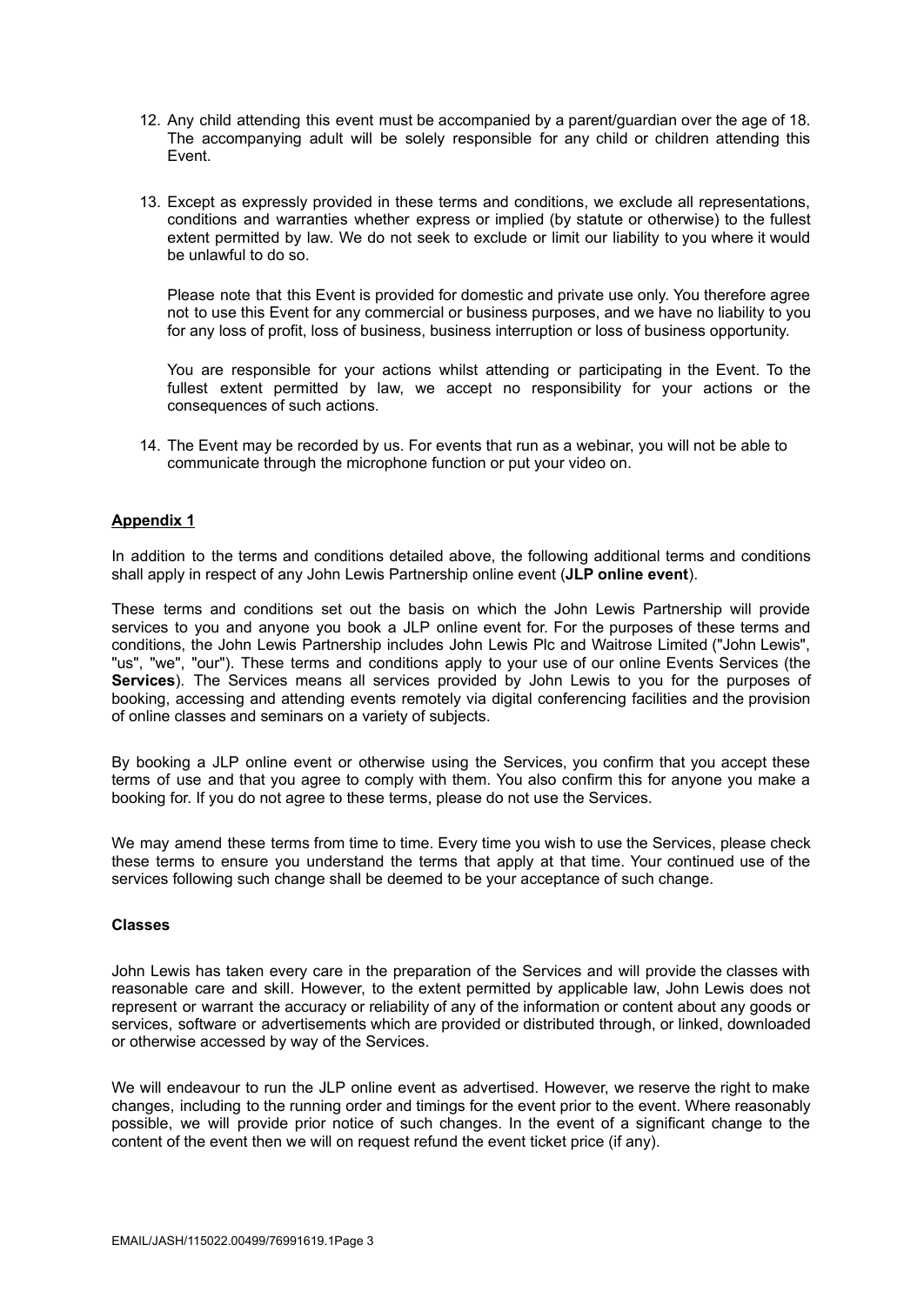No warranty is given that the JLP online events or associated services shall be available on an uninterrupted basis.

You must be at least 18 years old to book a JLP online event or 18 years old to book and participate in a JLP online event which has alcohol as a subject matter. Children may attend classes which are unrelated to alcohol but must be accompanied by a parent/guardian over the age of 18. The accompanying adult will be solely responsible for any child or children attending a JLP online event. By booking any JLP online event, you warrant that at the time of the event you will be at least 18 years old or over, or, in the case of events relating to alcohol, 18 years old or over.

## **Payments & Cancellations**

We will not be responsible for any remedy for inconvenience or other related costs that you may incur resulting from the cancellation, postponement or changes to any JLP online event.

#### **Conduct**

We will not tolerate any behaviour or conduct which, in our reasonable opinion, poses a danger or causes or is likely to cause nuisance, annoyance, offence or distress to any participant of a JLP online event, and we may terminate a class immediately if any participant displays conduct of this kind. We reserve the right to blacklist you from our services and/or take any appropriate legal action, in the event that a legitimate complaint is made about your conduct during a JLP online event.

You must not use equipment for recording or transmitting (by digital or other means) any audio, visual or audio-visual material or any information or data of the JLP online event. Any recording made of an event in breach of the conditions shall belong to us.

You may be refused admission to, or be asked to leave, the JLP online event at any time if:

- (a) you fail to comply with any of the Conditions or any instructions given by us, our employees or agents;
- (b) in our reasonable opinion you are unfit to attend the event;
- (c) your ticket(s) are void; and / or
- (d) the host (acting reasonably) considers it appropriate.

If you are asked to leave, you will not be entitled to a refund nor will we be responsible for any other loss or expense incurred in association with attending the event.

If you are asked to leave a JLP online event, you must do so promptly and without disturbing others.

#### **Privacy & Security**

When you sign up for any JLP online events or otherwise use our Services, we will process any personal data you may submit to us in accordance with our Privacy Policy, which can be found here <https://www.johnlewis.com/customer-services/shopping-with-us/privacy-notice>. When you use the Services, John Lewis Plc is the data controller of your personal data.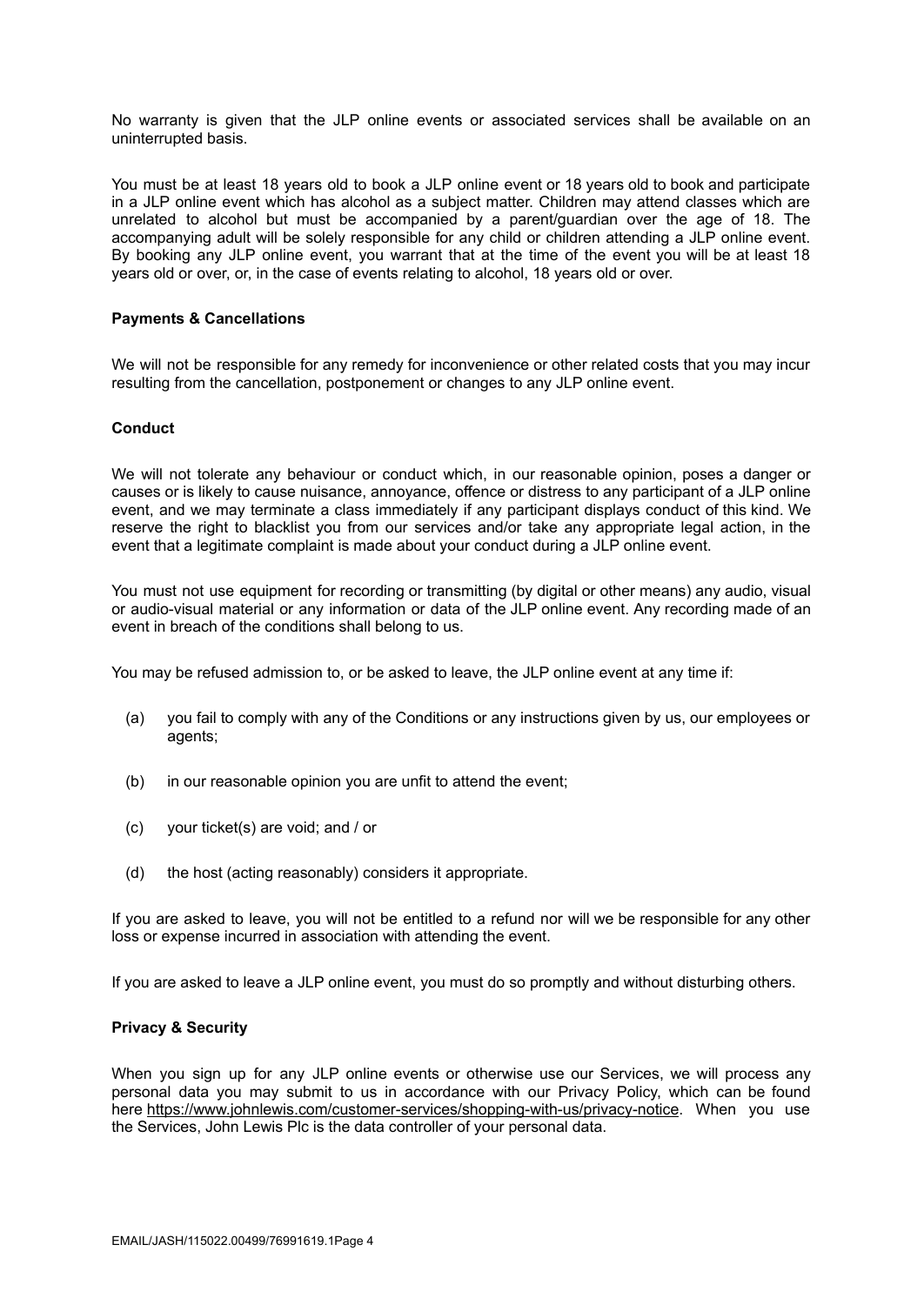The personal data we collect about you may include your name, date of birth or age, email, address, telephone number, debit/credit card details, image/video and audio recordings (when you attend or participate in a online class), and marketing preferences.

We will process your personal data in order for us to fulfil our contractual obligations to you (e.g. to provide you with the service you have asked for, such as online classes), for compliance with our legal and regulatory obligations, where you have consented to us processing your personal data (e.g. to receive marketing and updates from us) and where such processing is necessary for the fulfilment of our legitimate interests. Our legitimate interests include, being able to effectively communicate with you about the services you have asked us to provide, keep effective records, sell part or all of our business to a future purchaser, to effectively manage and administer our business, to ensure the safety and security of the Services and those that use it, and sending you marketing and updates.

We will collect your personal data when you visit our website, sign up for a JLP online event or otherwise avail of any of our Services, subscribe for marketing and updates from us, comment on any of our products and services, and contact us with any queries or complaints. Please see our Privacy Policy for further details on when we collect your personal data. If you choose to sign another individual up for a JLP online event, you acknowledge and agree that you will only do so if you have consent to do so from that person. You further agree to inform the relevant person that their personal data will be processed by John Lewis in accordance with our Privacy Policy and these terms and conditions.

The personal data you submit in the course of booking a JLP online event or when otherwise using the Services, may be shared with trusted third parties where this is necessary to provide the Services. These third parties may include IT companies that support our website and business systems, partners that help us manage your booking and partners that provide the online platforms which allow you to access the JLP online events. We may also share your personal data with other companies in the John Lewis group where this is necessary to provide you with your requested services, or where we have a legal or legitimate business need to do so. Further details of who we share your personal data with are available on our Privacy Policy.

In certain circumstances, it may be necessary for us to transfer your personal data to countries outside the European Economic Area (EEA), such as the USA. This will usually be the case where our trusted third party partners and suppliers are based in non-EEA countries. Where we transfer any personal data to a country outside the EEA, we will always do so in compliance with applicable laws (including data protection laws). This will normally involve transferring your personal data to a non-EEA country:

- 1. on the basis that the recipient country offers an adequate level of protection for your personal data;
- 2. under EU Commission approved Standard Contractual Clauses; or
- 3. under an approved data sharing scheme, such as the EU-US Privacy Shield framework.

If you would like further information on the transfer of your personal data to non-EEA countries, or if you would like to see a copy of the safeguards put in place to protect your data, please contact us at the details provided in our Privacy Policy.

You have a number of rights in relation to your personal data. This includes the right to ask us to access, correct, erase, object to the processing of or restrict the processing of your personal data. Additionally, you also have the right to ask us to transfer your personal data to a third party where possible, and the right to withdraw your consent to our processing of your personal data (where we obtained your consent to process your data). For further information on the rights that you have, and how you can exercise them, please see our Privacy Policy. Please be aware that if you choose to exercise certain rights (such as the right to erasure or objection), it may no longer be possible for us to provide you with the services or information that you have asked for.